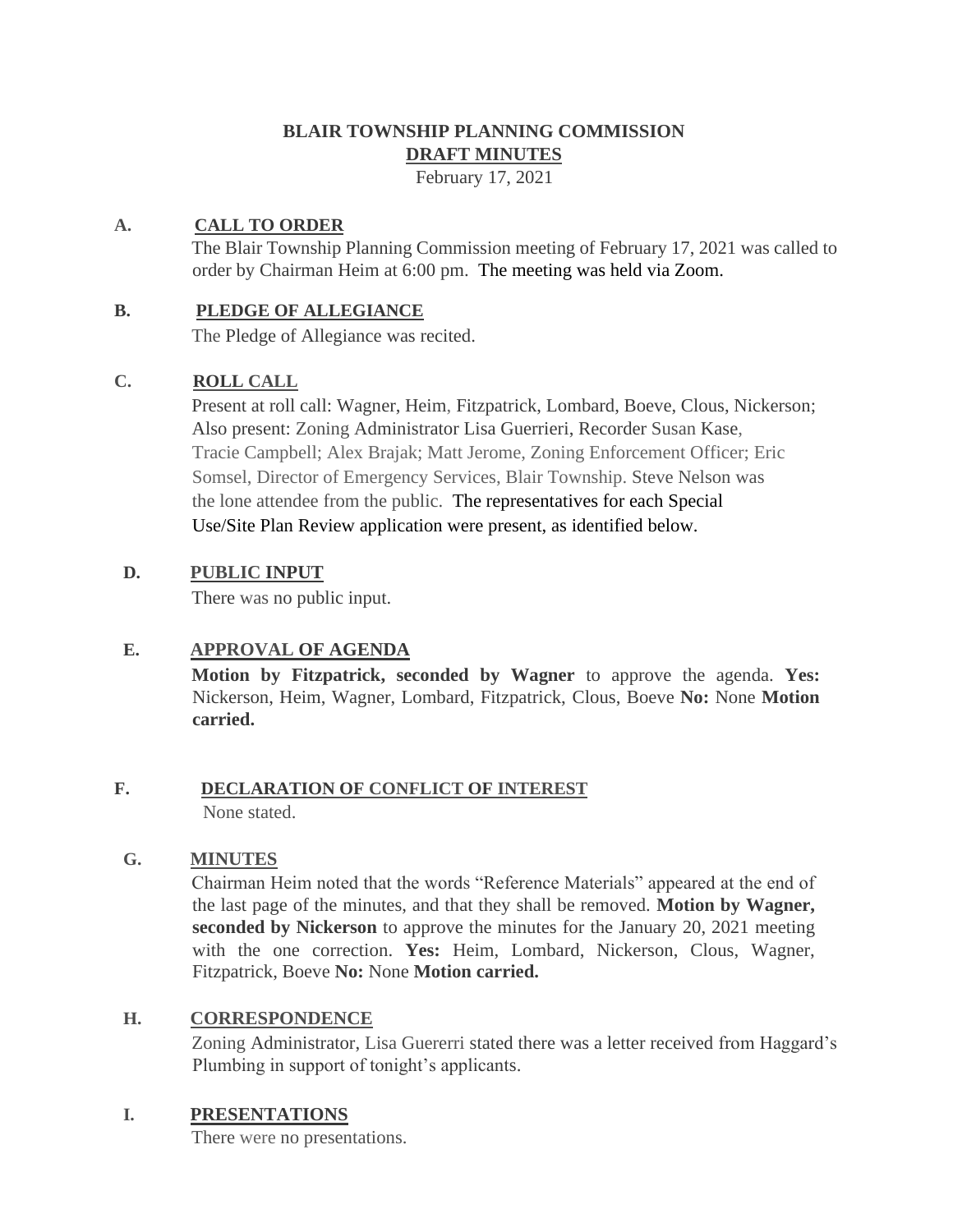#### **J. NEW BUSINESS**

**1. Special Use/Site Plan Review #21-02-01**: Applicant, EDS Properties, is requesting a Special Use/Site Plan review to establish a potato chip manufacturing/processing facility on vacant property located at West Commerce Drive, Traverse City MI 49685, parcel #28-02-255-051-00.

Chairman Heim stated that the Site Plan review will be guided by the Ordinance under Section 10.04, # 29. The Standards for Approval are under Section 22.04. Please see the complete Standards for Approval in the attached reference materials.

Chairman Heim opened the Public Hearing at 6:08 p.m.

The applicant was represented by Bill Crain, Crain Engineering. He summarized the application, stating that the land is Unit 51 of Chums Village. This is Phase One – a 32,000 SF facility housing 12,000 SF for production, 18,000 SF for warehousing, and 2,000 SF for office/staff space. The total project square footage to be built in Phases One and Two is 47,000 SF. Mr. Crain stated that applications have been submitted to the Grand Traverse County Road Commission for approval of the access to be located on West Commerce Drive. The proposed facility abuts a residential area on the west side; the site plan shows landscaping to screen the facility on that side. Ed Girrbach, President of Great Lakes Potato Chip Company, described the operations of the facility, which currently operates at 6806 E. Traverse Highway, Traverse City, MI 49684, 231-421-8040.

Commissioner Boeve inquired as to the possibility of odor and noise from the facility during the production process, and with regards to the close proximity to the baseball park nearby. In response to the question, Mr. Girrbach said that the production process takes place from 6am to 10pm, with two production shifts. Commissioners Nickerson and Wagner added that they have been to the current facility and the odor is consistent with the smell of potato chips, neither offensive nor overpowering in their opinions. Mr. Girrbach currently employs 35 people; 20-22 work the first shift, 14-16 work the second shift, and the third shift is a cleaning shift that employs 5-6 people. There is very little waste created in the production process, and all the oil is completely used. Due to strict government regulations mandating stringent food production processes, his facility is inspected thoroughly for food safety. His current customers, Gordon Food Services, Costco among others, require that the facility is audited regularly and adheres to the highest industry standards. The site plan property is currently zoned Commercial Manufacturing, in line with the application's purpose.

Chairman Heim reviewed the Staff Report, Article 10 Commercial Manufacturing, summarizing Section 10.04 of the Zoning Ordinance, Uses permitted by Special Use Permit, Sec.29 Light manufacturing industrial uses which by the nature of the materials; equipment and processing utilized are to be considered clean, quiet, and free from objectionable or dangerous nuisance or hazard, including any of the following uses when conducted within a completely enclosed building.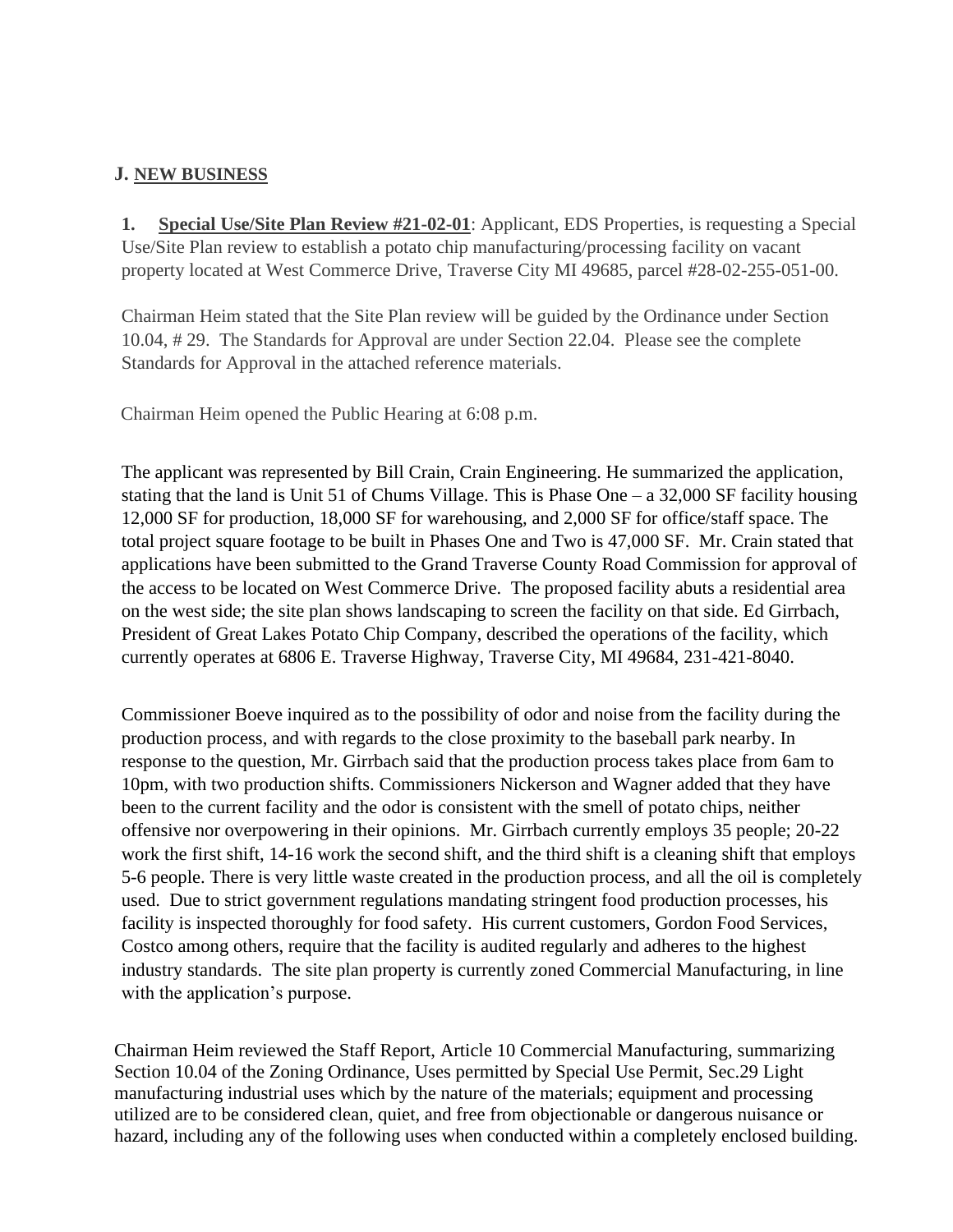a. The manufacturing, compounding, processing, and packaging or treatment of bakery goods, candy, cosmetics, dairy products, drugs, perfumes, pharmaceuticals, toiletries, condiments, (except fish, sauerkraut, vinegar, and yeast).

## **Article 18 – Site Development Standards**

1. The lot shall be accessed from a paved roadway. **Commerce Drive is paved.**

- 2. The site plan requires 41 parking spaces; **the site plan shows 55 spaces.**
- 3. The dumpster as shown is screened and on a concrete slab; **meets requirement.**
- 4. The loading dock as shown faces a road right-of-way, which does not conform to the standard.

## **This will need to be addressed, or a variance requested from the applicant to the ZBA.**

Chairman Heim opened up the meeting for questions from the Commissioners. There were no questions.

The Public Hearing was closed at 6:29 p.m.

Chairman Heim asked for discussion by the Commissioners on this Special Use Application. Commissioner Boeve asked if the new site for the potato chip company so close to the ballpark is a good fit. Mr. Crain responded that the plan was previously submitted to Chums Village District Planning for comments, and all the comments received were positive.

Chairman Heim reviewed the Standards for Approval, 22.04, to be considered for Special Use Approval:

## **Section 22.04 Standards for Approval**

1. The Planning Commission shall review the particular circumstances and facts related to each proposed special use application in terms of the following standards and requirements and shall make a determination as to whether the use proposed to be developed on the subject parcel meets the following standards and requirements:

a. Will be harmonious with and in accordance with the general objectives of the Master Plan.

b. Will be designed, constructed, operated, and maintained in harmony with the existing and intended character of the general vicinity and the natural environment so that the use will not change the essential character of that area.

c. Will not be hazardous or disturbing to existing or future neighboring uses.

d. Will represent a substantial improvement to property in the immediate vicinity and to the community as a whole.

e. Will be served adequately by essential public services and facilities, such as highways, roads, drainage structures, police and fire protection, and refuse disposal; or the persons or agencies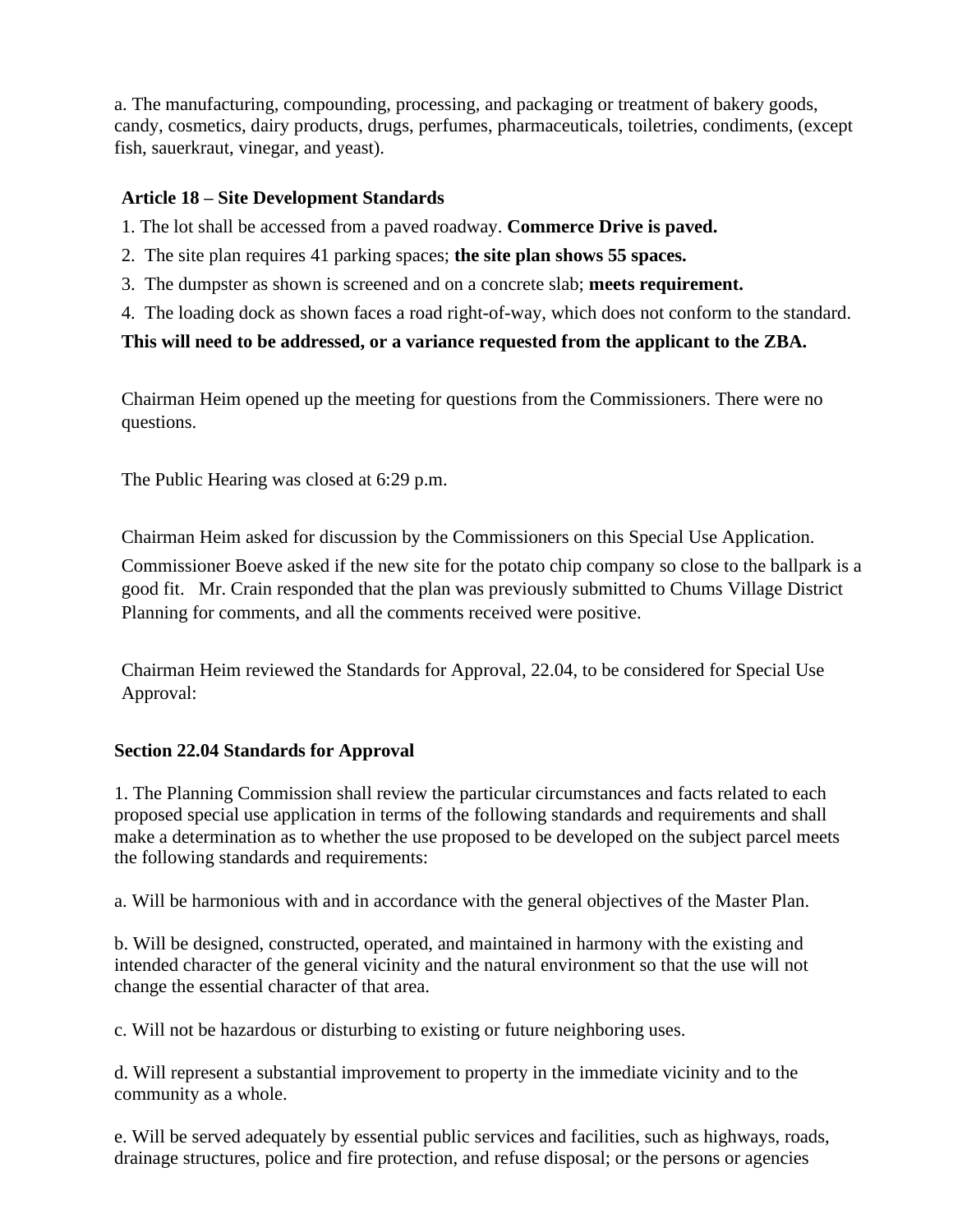responsible for the establishment of the proposed special use shall be able to provide adequately for such services.

f. Will not create excessive additional requirements at public cost for public facilities and services and will not be detrimental to the economic welfare of the community.

g. Will not involve uses, activities, processes, materials, equipment and conditions of operation that will be detrimental to any persons, property, or the general welfare by reason of excessive smoke, fumes, glare, noise, vibration or odors.

No issues were raised by the Commissioners upon review of the Standards.

Chairman Heim asked for action by the Commissioners.

**Motion by Fitzpatrick, seconded by Nickerson** to recommend to the Blair Township Board of Trustees to **approve Case SU #21-02-01** as **presented** because it has met the Standards for Approval as required in Section 22.04 A through G of the Blair Township Zoning Ordinance. **Yes:** Heim, Lombard, Nickerson, Wagner, Clous, Fitzpatrick, Boeve **No:** None. **Motion carried.** 

The Site Plan Review for Case **SPR# 21-02-01** was next. Chairman Heim asked for feedback from the Commissioners on any Standards not met for the Site Plan Review, per the following:

## **Section 21.03 Standards for Approval (Amendment 104-05-08-05, Effective January 29, 2009) A site plan shall be reviewed and approved by the Planning Commission upon finding that the following conditions are met:**

1. That the proposed use will not be detrimental to the adjacent property or the surrounding neighborhood, including properties located in adjacent municipalities.

2. For all roads governed under this Ordinance, there shall be a proper relationship between existing roads and highways and proposed deceleration lanes, service drives, ingress and egress drives, and parking areas to assure the safety and convenience of pedestrian and vehicular traffic. Public roads are not governed by this Ordinance.

3. That buildings, structures, parking areas, utility areas, walls, and fences are so designed and located to minimize the adverse effects of such development on users of such development and occupants of adjacent properties.

4. That any adverse effects of the proposed development and activities which will impact adjoining occupants or owners shall be minimized by appropriate landscaping, fencing, or other screening.

5. That as many natural landscape features as possible are retained, particularly where they provide a barrier or buffer between the development and adjoining properties used for dissimilar purposes, and where they assist in preserving the general appearance of the neighborhood.

6. The proposed development provides for the proper development of public utilities and infrastructure.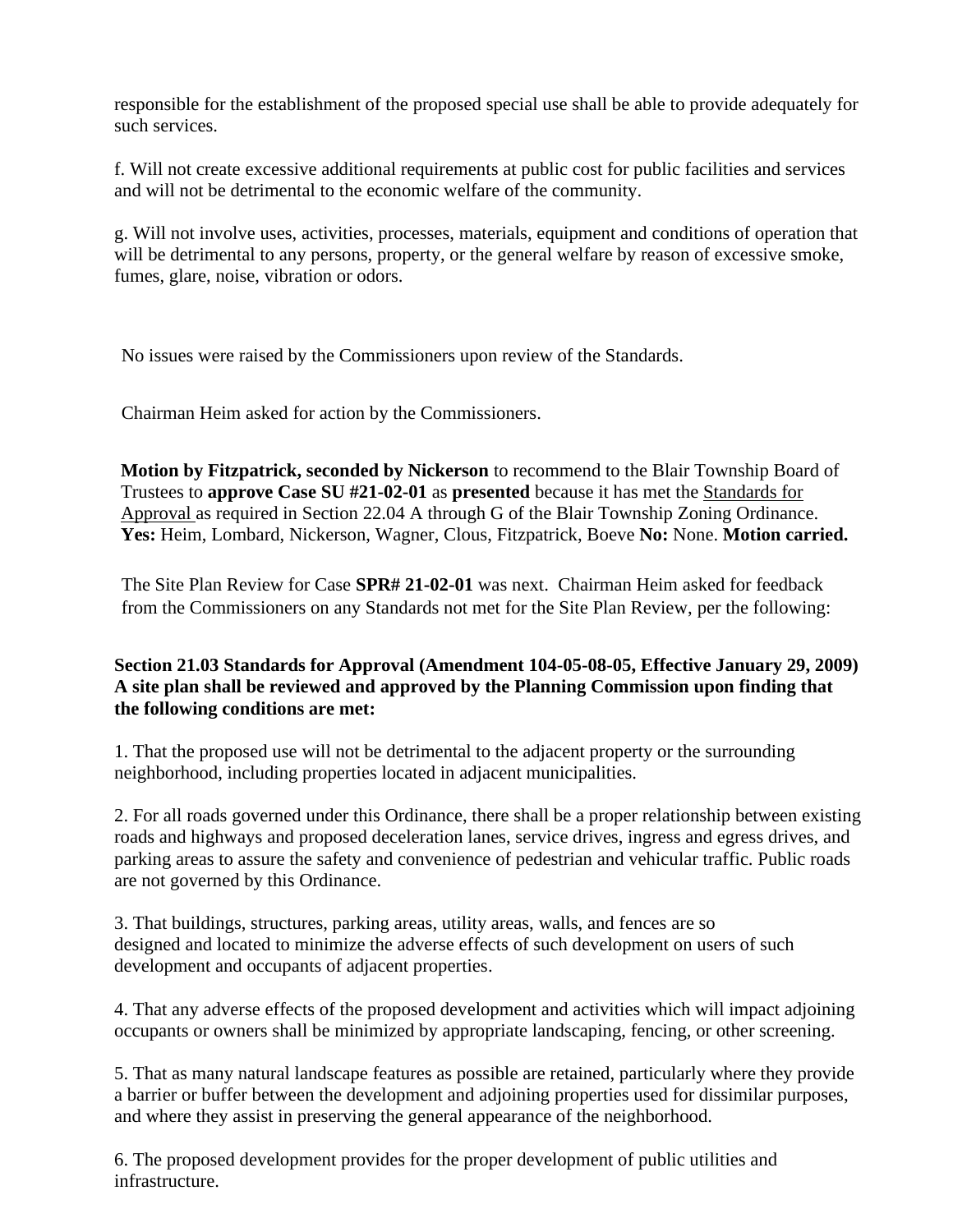7. All buildings or groups of buildings are arranged to permit emergency vehicle access.

8. Site plan approval may be conditioned upon the applicant providing evidence that the necessary permits have been applied for. A land use permit shall not be issued until the Zoning Administrator receives a copy of the required permit(s).

9. The Planning Commission may require additional landscaping, fences, and walls in pursuit of these objectives and same shall be provided and maintained as a condition of the use to which they are appurtenant.

10. The Planning Commission may recommend that escrow money be placed with the Township so as to provide for a marginal service drive equal in length to the frontage of the property involved. Zoning compliance permits shall not be issued until the improvement is physically provided or monies having been deposited with the Township Clerk.

11. Where the Township has adopted a specific area or neighborhood improvement or redevelopment plans and recommendations involving, but not limited to, public rights-of-way, utilities and storm drainage, parking facilities, building placement, access drives, floor space density allocations, building facade and architectural treatment, no site plan shall be approved unless there is general compliance with such Township Plan.

Chairman Heim raised an issue regarding the traffic generated by such a production facility. Mr. Girrbach stated that several times a week a truck delivers cardboard; twice a week a truck delivers cooking oil; and a truck delivers the plastic film for the bags once a month. Normal business hours are considered 8am to 5pm weekdays; potatoes are delivered twice per day, dependent upon access to the growing fields.

**Motion by Fitzpatrick, seconded by Lombard** to **approve Case SPR #21-02-01** with the following condition: 1, that the Special Use Application is approved by the Blair Township Board of Trustees. The site plan with the condition will have met the Standards for Approval as required in Section 21.03 #1 through #11 and is a use permitted in the Commercial Zoning District of the Blair Township Zoning Ordinance. **Yes:** Heim, Lombard, Nickerson, Wagner, Clous, Fitzpatrick, Boeve **No:** None **Motion carried.** 

Chairman Heim reminded the applicants that the site plans need to be signed in person at the Blair Township offices. Mr. Crain stated he would stop in the offices.

**2. Special Use/Site Plan Review #21-02-02**: Applicant, Peninsula Construction, is requesting a Special Use/Site Plan review to establish a warehouse and distribution for janitorial supplies on vacant property located at US 31 S, Traverse City MI 49685, parcel #28-02-005-029-12, north of US 31, East of East Silver Lake Road, Section 5 T26N R11W.

The Public Hearing was opened at 6:46 p.m.

The applicants, Gary Schaub and Chris Dittenbir, Peninsula Construction, 1125 Business Park Drive, Traverse City, MI 49686, answered questions via Zoom about the Special Use/ Site Plan Review application. The proposed building will consist of 75% warehouse capacity, and 25% office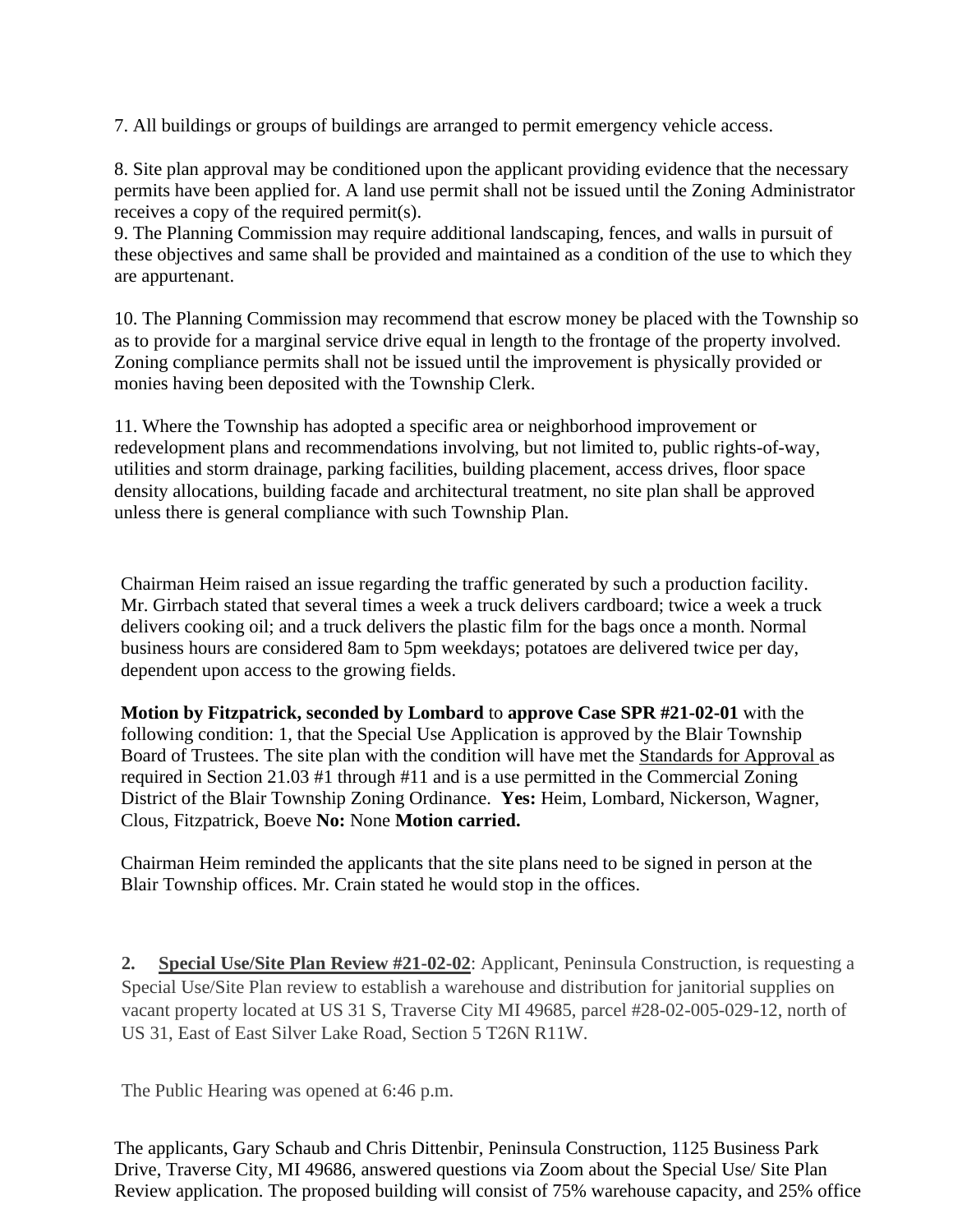space. The site is 5.02 acres and is zoned Commercial Manufacturing. Lisa Guerreri noted that the site plan as presented is deficient in the number of trees required for landscaping, but the existing trees may meet the requirement. Neither Mr. Schaub nor Mr. Dittenbir was certain of the number of trees already existing on the property. Commissioner Nickerson observed that in viewing the site in Google Maps, he believed that the six trees needed to meet the requirement did in fact exist. The site plan shows 47 parking spaces, there are 30 spaces required. Eric Somsel, Director of Emergency Services, confirmed that he has been in contact with the applicants regarding the turnaround dimensions needed for emergency equipment to service the site as planned; as depicted currently, the turnaround is insufficient to support emergency vehicles' turn radius. The applicants concurred they are working to meet this requirement.

Chairman Heim asked that the Standards for Approval, Section 22.04 be applied to this Special use request:

#### **Section 22.04 Standards for Approval**

1. The Planning Commission shall review the particular circumstances and facts related to each proposed special use application in terms of the following standards and requirements and shall make a determination as to whether the use proposed to be developed on the subject parcel meets the following standards and requirements:

a. Will be harmonious with and in accordance with the general objectives of the Master Plan.

b. Will be designed, constructed, operated, and maintained in harmony with the existing and intended character of the general vicinity and the natural environment so that the use will not change the essential character of that area.

c. Will not be hazardous or disturbing to existing or future neighboring uses.

d. Will represent a substantial improvement to property in the immediate vicinity and to the community as a whole.

e. Will be served adequately by essential public services and facilities, such as highways, roads, drainage structures, police and fire protection, and refuse disposal; or the persons or agencies responsible for the establishment of the proposed special use shall be able to provide adequately for such services.

f. Will not create excessive additional requirements at public cost for public facilities and services and will not be detrimental to the economic welfare of the community.

g. Will not involve uses, activities, processes, materials, equipment and conditions of operation that will be detrimental to any persons, property, or the general welfare by reason of excessive smoke, fumes, glare, noise, vibration or odors.

Chairman Heim asked for public comment. There was none. He then asked the applicants for additional comment. There was none.

The Public Hearing was closed at 6:59 p.m.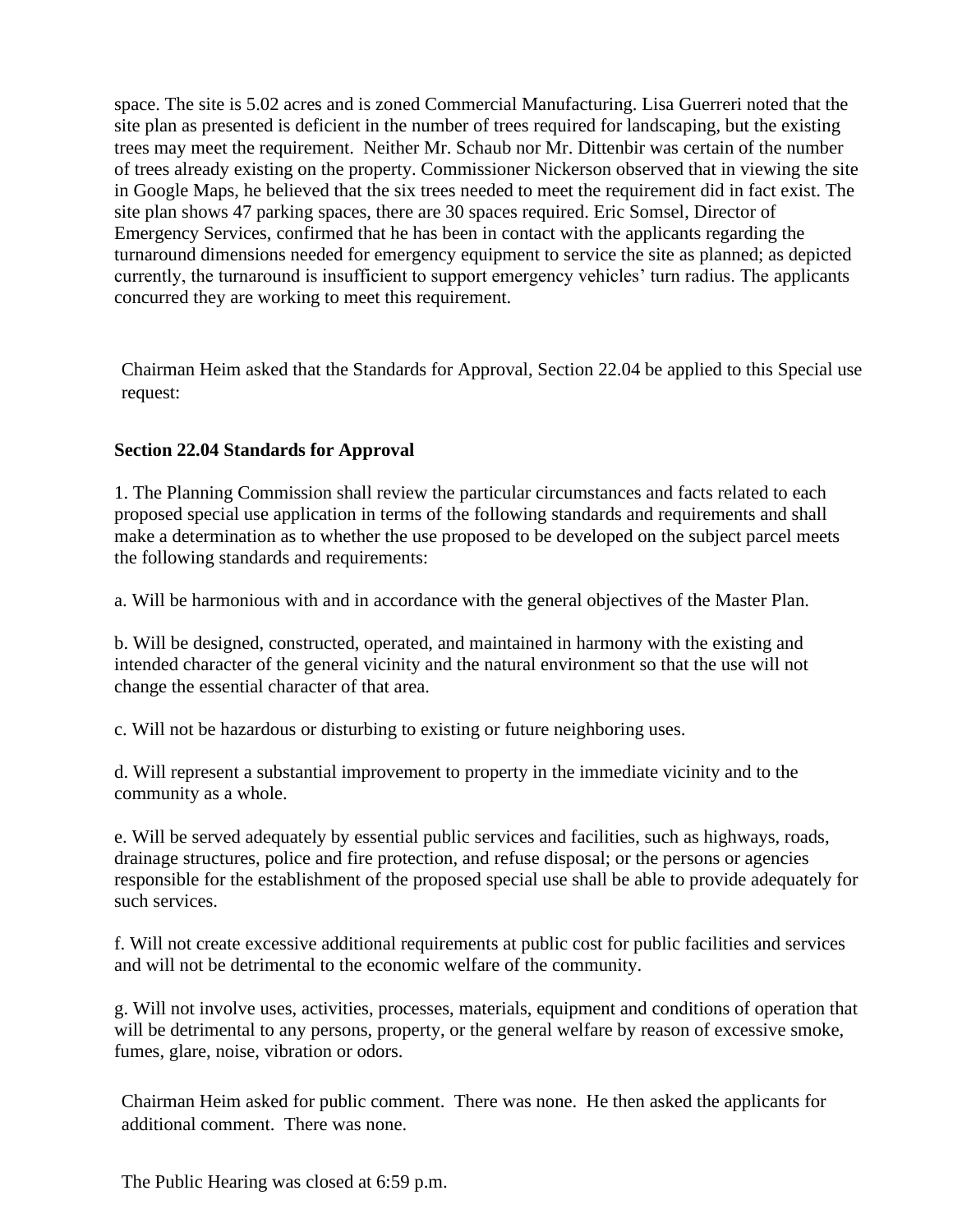Chairman Heim asked for action regarding the Special Use application.

**Motion by Lombard, seconded by Nickerson** to recommend to the Blair Township Board of Trustees to **approve Case SU #21-02-02** as **presented** because it has met the Standards for Approval as required in Section 22.04 A through G of the Blair Township Zoning Ordinance. **Yes:** Heim, Lombard, Nickerson, Wagner, Clous, Fitzpatrick, Boeve **No:** None. **Motion carried.** 

The Site Plan Review was then discussed. The Site Plan Review Procedures applicable here are Section 21.01 Required Data, which were met per the Staff Report, and Section 21.03 Standards for Approval as listed below:

## **Section 21.03 Standards for Approval (Amendment 104-05-08-05, Effective January 29, 2009) A site plan shall be reviewed and approved by the Planning Commission upon finding that the following conditions are met:**

1. That the proposed use will not be detrimental to the adjacent property or the surrounding neighborhood, including properties located in adjacent municipalities.

2. For all roads governed under this Ordinance, there shall be a proper relationship between existing roads and highways and proposed deceleration lanes, service drives, ingress and egress drives, and parking areas to assure the safety and convenience of pedestrian and vehicular traffic. Public roads are not governed by this Ordinance.

3. That buildings, structures, parking areas, utility areas, walls, and fences are so designed and located to minimize the adverse effects of such development on users of such development and occupants of adjacent properties.

4. That any adverse effects of the proposed development and activities which will impact adjoining occupants or owners shall be minimized by appropriate landscaping, fencing, or other screening.

5. That as many natural landscape features as possible are retained, particularly where they provide a barrier or buffer between the development and adjoining properties used for dissimilar purposes, and where they assist in preserving the general appearance of the neighborhood. 6. The proposed development provides for the proper development of public utilities and infrastructure.

7. All buildings or groups of buildings are arranged to permit emergency vehicle access.

8. Site plan approval may be conditioned upon the applicant providing evidence that the necessary permits have been applied for. A land use permit shall not be issued until the Zoning Administrator receives a copy of the required permit(s).

9. The Planning Commission may require additional landscaping, fences, and walls in pursuit of these objectives and same shall be provided and maintained as a condition of the use to which they are appurtenant.

10. The Planning Commission may recommend that escrow money be placed with the Township so as to provide for a marginal service drive equal in length to the frontage of the property involved.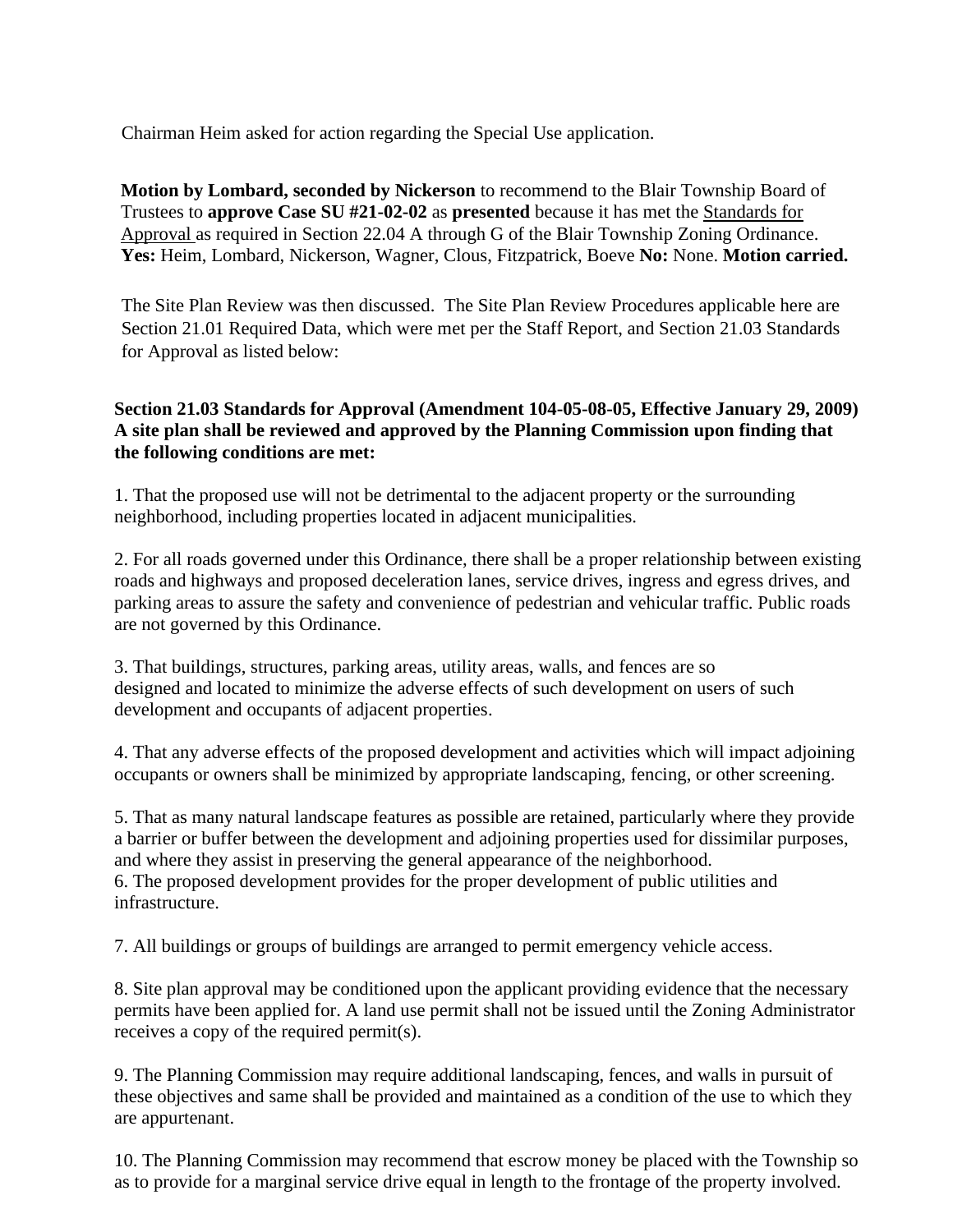Zoning compliance permits shall not be issued until the improvement is physically provided or monies having been deposited with the Township Clerk.

11. Where the Township has adopted a specific area or neighborhood improvement or redevelopment plans and recommendations involving, but not limited to, public rights-of-way, utilities and storm drainage, parking facilities, building placement, access drives, floor space density allocations, building facade and architectural treatment, no site plan shall be approved unless there is general compliance with such Township plan.

Commissioner Lombard asked if the future expansion would be included in the approval of tonight's Site Plan Review. Lisa Guerreri confirmed that it would as it was submitted per the plan.

Lisa Guerreri also reminded the Commissioners that any motion should include the condition of the fire/emergency services requirement for turnaround radius be met.

Chairman Heim brought up a point with the required data: there was no "North" arrow on the site plan drawings. Commissioner Clous answered that the "North" arrow was in fact on each page in the lower left corner of the drawings. Chairman Heim stated that a location map should accompany the site plan to identify the exact location of the parcel. Chairman Heim referenced the Standards for Approval, 21.03, but did not read each one. He reminded the Commissioners that any motion should include the two conditions: Special Use approval and suffice the Fire Code requirement.

**Motion by Fitzpatrick, seconded by Clous** to **approve Case SPR #21-02-02** with the following conditions: 1, that the Special Use Application is approved by the Blair Township Board of Trustees, and 2, that the turnaround radius in the driveway meet the Fire & Emergency Services Code. The site plan with the conditions will have met the Standards for Approval as required in Section 21.03 #1 through #11 and is a use permitted in the Commercial Zoning District of the Blair Township Zoning Ordinance. **Yes:** Heim, Lombard, Nickerson, Wagner, Clous, Fitzpatrick, Boeve **No:** None. **Motion carried.** 

#### **K. Unfinished Business**

None

## **L. Reports**

- 1) Zoning Administrator Lisa Guerrieri said that she is very busy, and she is looking forward to the return to in person meetings.
- 2) Town Board Representative Dennis Fitzpatrick reported that the Board of Trustees approved the Biggby Coffee application and the Little League Batting Cage proposal.
- 3) Zoning Board or Appeals the ZBA met last week and granted DTE the fencing variance. Commissioner Lombard is looking to update the fencing ordinance to allow all essential services to use seven-foot fencing with barbed wire at the top without a variance request. Officer Jerome added that he is eager to work to make this change permanent as well.
- 4) Trails no report

## **M. Any Other Business**